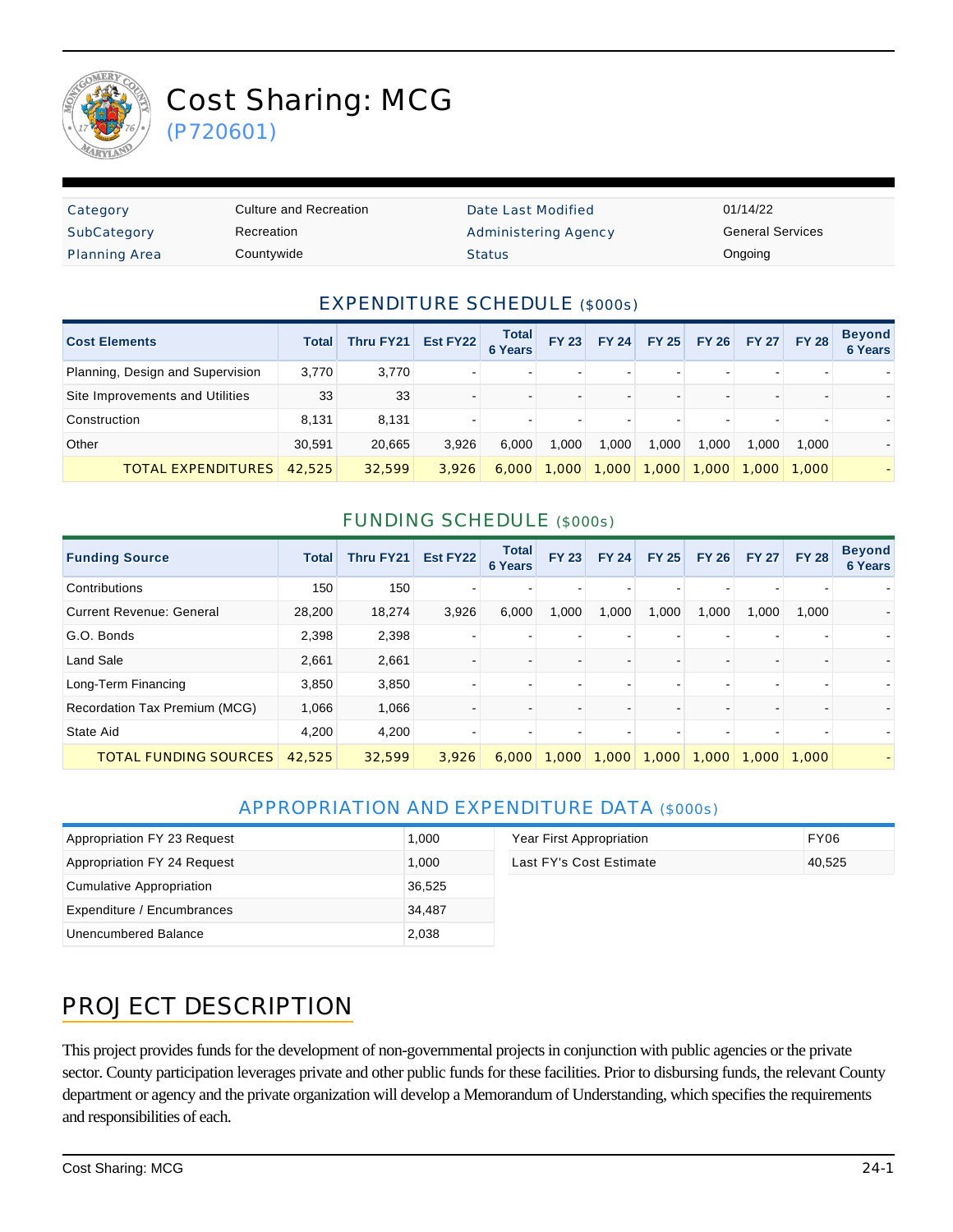# COST CHANGE

Cost increase due to the addition of FY27 and FY28.

## PROJECT JUSTIFICATION

The County has entered into or considered many public-private partnerships, which contribute to the excellence and diversity of facilities serving County residents.

## **OTHER**

See attached for Community Grants and CIP Grants for Arts and Humanities Organizations.

#### FISCAL NOTE

The County Council approved an FY21 special appropriation, Resolution #19-593, that increased FY21 by \$250,000 for a total of \$2.330 million, reduced FY22 to \$603,000 from \$1 million, and reduced FY23 to \$250,000 from \$1 million. The CE recommended \$1 million for FY23. Approved FY18 supplemental appropriation 15-S18-CMCG-13 added \$100,000 in State Aid to recognize FY15 State Bond Bill. Amended project approved in FY18 designated a total of \$300,365 of the \$400,000 project balance to 32 individual faith-based organizations, leaving a remaining unallocated balance of \$99,635 in the project for emergency capital grants. Approved FY19 supplemental appropriation 3-S19-CMCG-3 added \$400,000 in Current Revenue for Manna Food Center, Inc. and \$300,000 in Current Revenue for Sunflower Bakery, Inc. See Cost Sharing Grants attachment for Historical Fiscal Note regarding the Fillmore venue in Silver Spring and Old Blair Auditorium Project, Inc.

## **DISCLOSURES**

A pedestrian impact analysis will be performed during design or is in progress. Expenditures will continue indefinitely. The County Executive asserts that this project conforms to the requirement of relevant local plans, as required by the Maryland Economic Growth, Resource Protection and Planning Act.

#### COORDINATION

Private organizations, State of Maryland, Municipalities, Montgomery County Public Schools, Community Use of Public Facilities, Department of General Services, Department of Economic Development, and Arts and Humanities Council of Montgomery County.

#### COST SHARING GRANTS**Grants:**

As previously approved by Council, a FY23 CIP Grant for Arts and Humanities Organizations grant totaling \$250,000 is included for the following project: The Olney Theatre for the Arts, Inc.: \$250,000. Additional FY23 grants will be identified during the operating budget process.

For FY22, County Participation is for the following community grants projects totaling \$500,000 include: Easter Seals Serving DC|MD|VA, Inc.: \$100,000 and Family Services, Inc.: \$400,000.

For FY22, CIP Grants for Arts and Humanities Organizations totaling \$603,412 are approved for the following projects: Montgomery Community Television: \$103,412; Round House Theatre, Inc.: \$250,000; and The Olney Theatre Center for the Arts, Inc.: \$250,000.

For FY21, County participation is for the following community grant projects totaling \$1,583,362 include: A Wider Circle Inc.: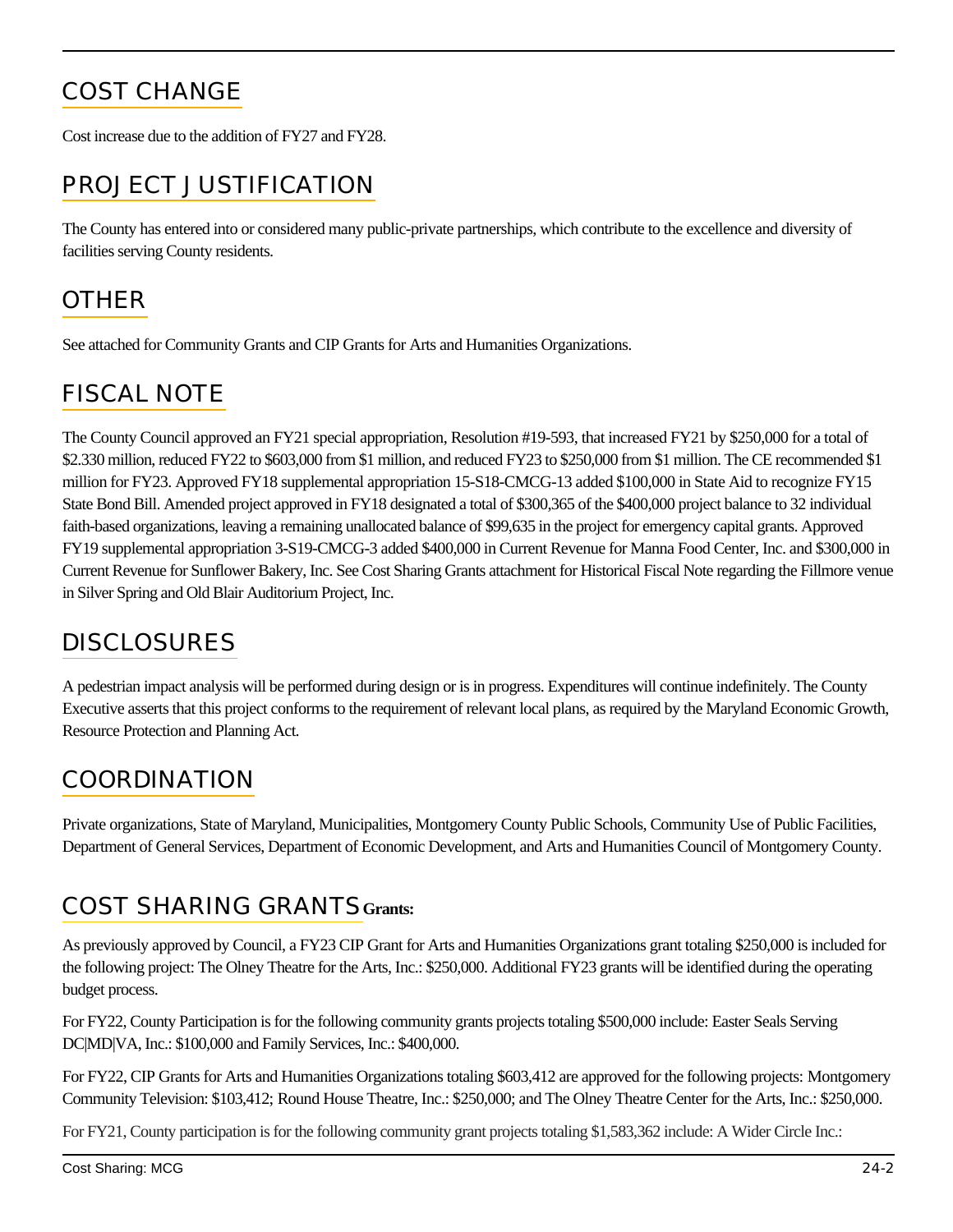\$100,000; Audubon Naturalist Society of the Central Atlantic States, Inc.: \$200,000; CASA de Maryland, Inc.: \$150,000; The Charles E. Smith Jewish Day School of Greater Washington, Inc.: \$100,000; Easter Seals Serving DC|MD|VA, Inc.: \$50,000; Family Services, Inc.: \$100,000; Friends House Retirement Community, Inc.: \$100,000; Great and Small: \$18,000; Hebrew Home of Greater Washington, Inc.: \$86,500; Islamic Center of Maryland: \$200,000; Jewish Foundation for Group Homes: \$100,000; National Capital Bnai Brith Assisted Housing Corporation: \$75,000; Organization For Advancement Of And Service For Individuals With Special Needs (OASIS), Inc.: \$13,862; Rebuilding Together Montgomery County Inc.: \$30,000; Sugarland Ethno-History Project, Inc.: \$25,000; The First Baptist Church of KenGar, Kensington: \$10,000; The Ivymount School, Inc.: \$125,000; Warren Historic Site Committee, Inc.: \$50,000; and Warrior Canine Connection, Inc.: \$50,000.

For FY21, CIP Grants for Arts and Humanities Organizations totaling \$746,638 are approved for the following projects: CityDance School & Conservatory: \$200,000; VisArts: \$150,000; Glen Echo Park Partnership for Arts and Culture, Inc.: \$112,238; Sandy Spring Museum: \$34,400; Round House Theatre: \$250,000. For FY22, CIP Grants for Arts and Humanities Organizations totaling \$603,412 are approved for the following projects: Montgomery Community Television: \$103,412; The Olney Theatre for the Arts, Inc.: \$250,000; Round House Theatre: \$250,000.

For FY20, County participation is for the following community grant projects totaling \$1,689,000: 7th Generation Foundation, Inc.: \$25,000; A Wider Circle, Inc.: \$100,000; CASA de Maryland, Inc.: \$150,000; Charles E. Smith Jewish Day School of Greater Washington, Inc.: \$100,000; Cornerstone Montgomery, Inc.: \$50,000; Cura Personalis Project, Inc.: \$10,000; EveryMind, Inc.: \$75,000; Friends House Retirement Community, Inc.: \$100,000; Jewish Foundation for Group Homes: \$100,000; Manna Food Center, Inc.: \$100,000; Potomac Community Resources, Inc.: \$25,000; The Olney Theatre for the Arts, Inc.: \$250,000; Round House Theatre: \$250,000; The Arc Montgomery County, Inc.: \$35,000; The Ivymount School, Inc.: \$125,000; The Menare Foundation, Inc.: \$19,000; Warrior Canine Connection, Inc.: \$50,000; YMCA of Metropolitan Washington: \$125,000. For FY20, CIP Grants for Arts and Humanities organizations totaling \$253,581 are approved for the following projects: Sandy Spring Museum, Inc.: \$80,000; Imagination Stage, Inc.: \$41,150; Glen Echo Park Partnership for Arts and Culture, Inc.: \$88,833; and Montgomery Community Television, Inc.: \$43,598. In addition, \$220,000 in FY20 funds allocated for CIP Grants for Arts and Humanities Organizations has been moved from this project to the Planned Lifecycle Asset Replacement: MCG project (P509514) in order to provide repairs for the County owned building leased by Germantown Cultural Arts Center, Inc. dba BlackRock Center for the Arts. Funds totaling \$400,000 became available mid-year when the following awardee subsequently declined its grants: Graceful Growing Together, Inc. (FY15: \$125,000; FY16: \$75,000; FY17: \$100,000; and FY18: \$100,000). Funds totaling \$69,859 also became available from previous year grants that were not fully spent.

For FY19, County participation is for the following community grant projects totaling \$2,359,958: 7th Generation Foundation, Inc.: \$25,000; A Wider Circle, Inc.: \$100,000; Bender JCC of Greater Washington: \$20,000; CASA de Maryland, Inc.: \$100,000; Charles E. Smith Jewish Day School of Greater Washington, Inc.: \$20,000; Cornerstone Montgomery, Inc.: \$350,000; Easter Seals Serving DC|MD|VA: \$50,000; Family Services, Inc.: \$100,000; First Baptist Church of KenGar: \$10,000; Grand United Order of Odd Fellows Sandy Spring Lodge #6430, Inc.: \$15,000; Hebrew Home of Greater Washington, Inc.: \$80,000; Jewish Foundation for Group Homes: \$75,000; Melvin J. Berman Hebrew Academy: \$75,000; Olney Theatre Corporation: \$650,000; Potomac Community Resources, Inc.: \$30,000; Round House Theatre: \$250,000; Sunflower Bakery: \$150,000; The Ivymount School, Inc.: \$50,000; The Menare Foundation, Inc.: \$9,958; TLC - The Treatment Learning Centers, Inc.: \$25,000; Warrior Canine Connection: \$50,000; YMCA of Metropolitan Washington: \$125,000. For FY19, CIP Grants for Arts and Humanities organizations totaling \$922,414 are approved for the following projects: Glen Echo Park Partnership for Arts and Culture, Inc.: \$250,000; Round House Theatre, Inc.: \$250,000; The Olney Theatre Center for the Arts, Inc.: \$100,000; Montgomery Community Television, Inc.: \$98,237; Metropolitan Ballet Theatre, Inc.: \$115,463; Glen Echo Park Partnership for Arts and Culture, Inc.: \$52,184; and Adventure Theatre, Inc.: \$56,530. For FY19, a Supplemental Appropriation totaling \$700,000 was approved for Manna Food Center, Inc.: \$400,000 and Sunflower Bakery, Inc.: \$300,000.

For FY18, County participation is for the following community grant projects totaling \$1,236,900: A Wider Circle, Inc.: \$50,000; Cornerstone Montgomery, Inc.: \$350,000; Friends House, Inc.: \$50,000; Graceful Growing Together, Inc.: \$100,000; Identity, Inc.: \$61,900; Jewish Council for the Aging of Greater Washington, Inc.: \$50,000; Jewish Foundation for Group Homes: \$100,000; Jewish Social Service Agency: \$250,000; Potomac Community Resources, Inc.: \$50,000; Warrior Canine Connection, Inc.: \$50,000; YMCA of Metropolitan Washington, Inc.: \$125,000. For FY18, CIP Grants for Arts and Humanities Organizations totaling \$192,283 are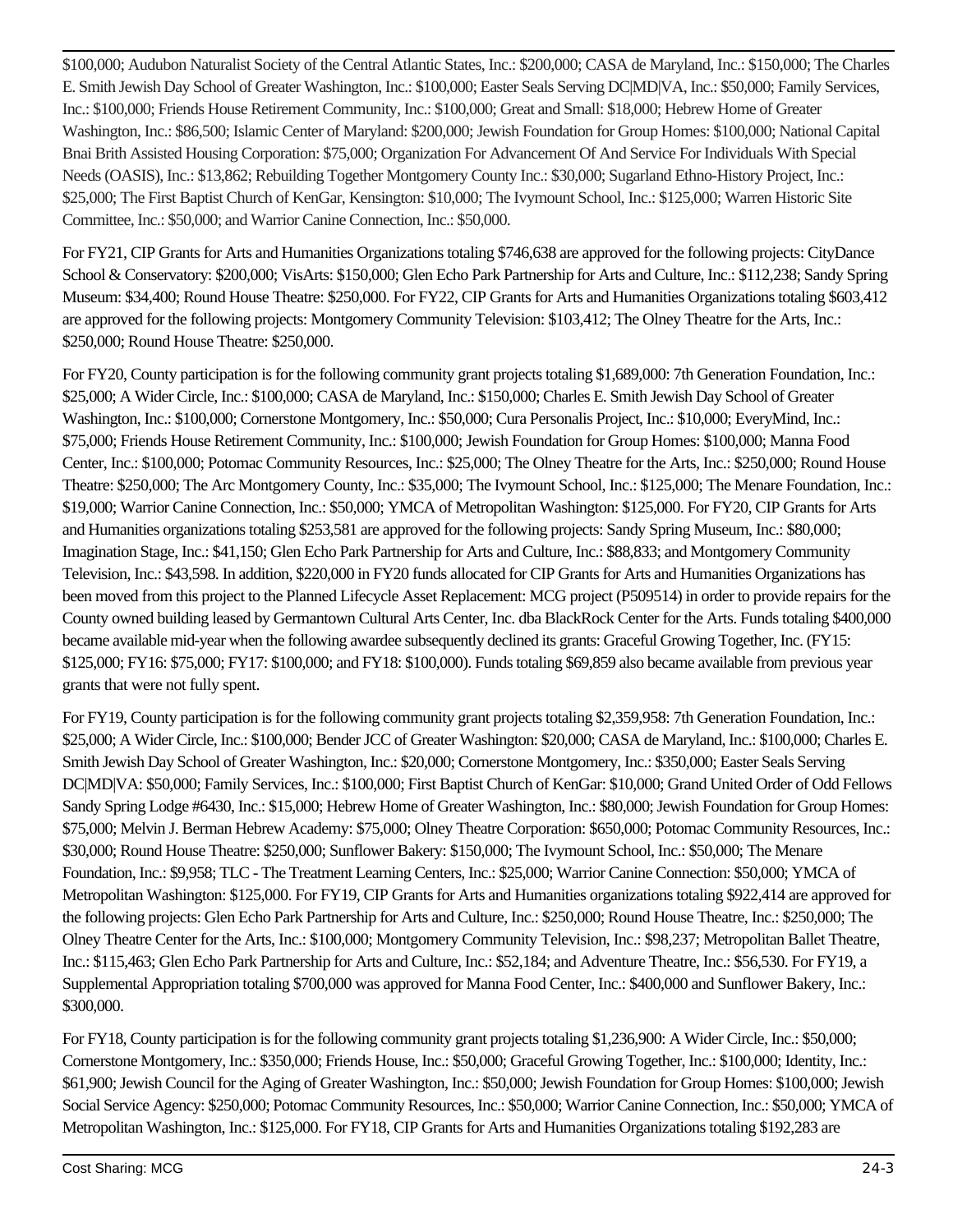approved for the following projects: Glen Echo Park Partnership for Arts and Culture, Inc.: \$98,161; and Montgomery Community Television, Inc.: \$94,122. In addition, a non-competitive contract award of \$48,000 is approved in FY17 for Imagination Stage, Inc. Costs have been reduced since the remaining unspent balance on a FY14 Imagination Stage, Inc. grant (\$96,656) and a FY15 Family Services, Inc. grant (\$75,000) are no longer needed. For FY18, County participation is for the following Faith-based Facilities Security Improvement Grant projects totaling \$300,365: Alef Bet Montessori School, Inc: \$12,000; Cambodian Buddhist Society: \$4,492; Cedar Lane Unitarian Universalist Church: \$10,600; Chabad Lubavitch of Upper Montgomery County, Inc.: \$8,000; Chabad - Lubavitch of BCC, Inc. : \$10,000; Chinmaya Mission (Washington Regional Center): \$11,500; Christ Congregational Church (United Church of Christ): \$7,000; Colesville Presbyterian Church: \$1,200; Colesville United Methodist Church: \$4,500; Congregation B'nai Tzedek: \$10,000; Guru Gobind Singh Foundation Trust: \$10,000; Guru Nanak Foundation of American: \$12,500; Islamic Supreme Council of America (dba Institute for Spiritual & Cultural Advancement): \$8,476; Islamic Center of Maryland, Inc.: \$19,620; Islamic Community Center of Potomac, Inc.: \$15,000; Islamic Education Center, Inc.: \$15,000; Islamic Society of Germantown, Inc: \$15,000; Islamic Society of the Washington Area: \$15,000; Redeemer Lutheran Church: \$2,500; Melvin J. Berman Hebrew Academy: \$7,500; Muslim Community Center, Inc.: \$14,836; Ohev Sholom Talmud Torah Congregation of Olney, Maryland: \$1,800; Rockville United Church: \$7,500; Seneca Community Church: \$8,249; Shaare Tefila Congregation: \$2,914; Soorp Khatch Armenian Apostolic Church: \$2,325; Temple Beth Ami: \$8,353; Tikvat Israel Congregation: \$15,000; Torah School of Greater Washington: \$10,000; Yeshiva of Greater Washington, Inc.: \$10,000; Young Israel Shomrai Emunah of Greater Washington: \$12,000; Zoroastrian Association of Metropolitan Washington, Inc: \$7,500.

For FY17, County participation is for the following community grant projects totaling \$1,178,000: A Wider Circle, Inc.: \$50,000; Congregation Beth El of Montgomery County, \$20,000; Cornerstone Montgomery, Inc.: \$350,000; Easter Seals Greater Washington-Baltimore Region, Inc.: \$50,000; Friends House, Inc.: \$50,000; Graceful Growing Together, Inc.: \$100,000; Hebrew Home of Greater Washington, Inc.: \$200,000; Jewish Community Center of Greater Washington, Inc.: \$25,000; Jewish Foundation for Group Homes, Inc.: \$100,000; Our House, Inc.: \$20,000; Potomac Community Resources, Inc.: \$50,000; Reginald S. Lourie Center for Infants and Young Children, \$68,000; Seven Locks Jewish Community Inc.: \$20,000; The Jewish Federation of Greater Washington, Inc.: \$25,000; Warrior Canine Connection, Inc.: \$50,000. Supplemental for FY17 for the following community grant projects totaling \$225,000: Bender JCC of Greater Washington, Inc.: \$25,000; Charles E. Smith Jewish Day School of Greater Washington, Inc.: \$16,000; Charles E. Smith Jewish Day School of Greater Washington, Inc.: \$24,000; Charles E. Smith Jewish Day School of Greater Washington, Inc.: \$12,000; and The Jewish Federation of Greater Washington, Inc.: \$148,000. For FY17, a CIP Grant for Arts and Humanities Organizations totaling \$1,398,000 is approved for the following project: Strathmore Hall Foundation, Inc.: \$1,398,000. The Department of General Services will be managing the Strathmore Mansion repair project. For FY17, CIP Grants for Arts and Humanities Organizations totaling \$377,217 are approved for the following projects: Glen Echo Park Partnership for Arts and Culture, Inc.: \$67,795; Montgomery Community Television, Inc.: \$159,422; and The Olney Theatre Center for the Arts, Inc.: \$150,000. For FY17, emergency CIP Grants for Arts and Humanities Organizations totaling \$224,677 are approved for the following projects: Glen Echo Park Partnership for Arts and Culture, Inc.: \$169,960; Montgomery Community Television, Inc.: \$29,717; and The Olney Theatre Center for the Arts, Inc.: \$25,000. In addition, \$300,000 in FY17 funds and \$200,000 in FY18 funds allocated for CIP Grants for Arts and Humanities Organizations have been moved from this project to the Noyes Library for Young Children Rehabilitation and Renovation project P711704.

For FY16, County participation is for the following community grant projects totaling \$865,000: Beth Shalom Congregation and Talmud Torah: \$60,000; Easter Seals Greater Washington-Baltimore Region: \$50,000; Graceful Growing Together, Inc.: \$75,000; Jewish Council for the Aging of Greater Washington, Inc.: \$50,000; Jewish Foundation for Group Homes: \$50,000; Latin American Youth Center, Inc.: \$25,000; Muslim Community Center Inc. DBA MCC Medical Clinic: \$25,000; Potomac Community Resources: \$25,000; Rockville Science Center, Inc.: \$15,000; Silver Spring United Methodist Church: \$50,000; The Jewish Federation of Greater Washington: \$40,000; Warrior Canine Connection: \$50,000; Cornerstone Montgomery, Inc.: \$350,000. For FY16, CIP Grants for Arts and Humanities Organizations totaling \$1,625,004 are approved for the following projects: The Writer's Center, Inc.: \$250,000; Montgomery Community Television, Inc.: \$119,181; Sandy Spring Museum, Inc.: \$30,170; Round House Theatre, Inc.: \$155,572; American Dance Institute, Inc.: \$70,081; and Strathmore Hall Foundation, Inc.: \$1,000,000. For FY16, emergency CIP Grants for Arts and Humanities Organizations totaling \$147,000 are approved for the following project: The Selma M Levine School of Music, Inc.: \$147,000. These funds became available mid-year when the following awardees subsequently declined their grants: American Dance Institute, Inc. (FY16: \$70,081); and The Dance Exchange Inc. (FY14: \$77,500).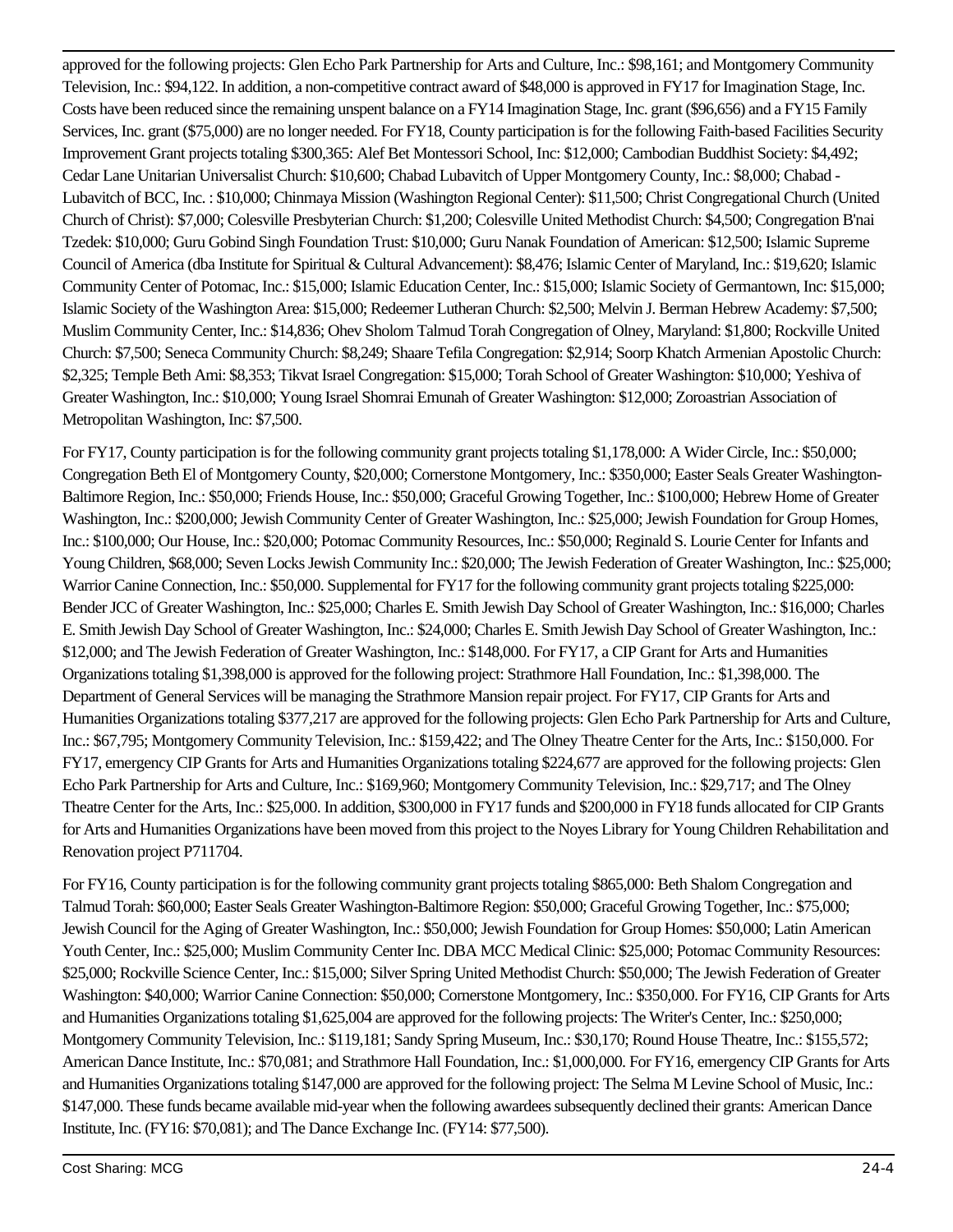For FY15, County participation was for the following projects: Easter Seals Greater Washington-Baltimore Region, Inc.: \$100,000; Graceful Growing Together, Inc.: \$125,000; Jewish Community Center of Greater Washington: \$150,000; Muslim Community Center, Inc.: \$250,000; Potomac Community Resources, Inc.: \$150,000; The Arc of Montgomery County, Inc.: \$17,973; Catholic Charities of the Archdiocese of Washington, Inc.: \$11,395; Melvin J. Berman Hebrew Academy: \$33,000; Jewish Social Service Agency: \$75,000; Warrior Canine Connection, Inc.: \$75,000; Jewish Council for the Aging of Greater Washington, Inc.: \$125,000; The Jewish Federation of Greater Washington, Inc.: \$100,000; Family Services, Inc.: \$75,000. For FY15, CIP Grants for Arts and Humanities Organizations totaling \$849,080 are approved for the following projects: Germantown Cultural Arts Center, Inc.: \$75,000; Jewish Community Center of Greater Washington, Inc.: \$134,000; Montgomery Community Television, Inc.: \$50,080; The Olney Theatre Center for the Arts, Inc.: \$150,000; Sandy Spring Museum, Inc.: \$90,000; and The Writer's Center, Inc.: \$250,000. \$100,000 of these funds will also be used to provide a State bond bill match for Silver Spring Black Box Theater. For FY15, emergency CIP Grants for Arts and Humanities Organizations totaling \$143,116 are approved for the following projects: Montgomery Community Television, Inc.: \$127,179; and Sandy Spring Museum, Inc.: \$15,937.

For FY14, County participation was for the following projects: Easter Seals Greater Washington-Baltimore Region: \$100,000; Jewish Foundation for Group Homes, Inc.: \$125,000; Muslim Community Center: \$100,000; Potomac Community Resources, Inc.: \$50,000; Sandy Spring Museum: \$65,000; St. Luke's House and Threshold Services United: \$50,000; and Takoma Park Presbyterian Church: \$75,000. Prior to disbursement of funds, Takoma Park Presbyterian Church must provide a final Business Plan to the Executive and Council that includes the proposed fee schedule and letters of interest from potential entrepreneurs with expected revenues from each user. The Church must agree to use the facility for the expressed purposes for a period of ten years from the time the facility is complete or repay the pro rata portion of County funds. The following Capital Improvement Grants for the Arts and Humanities were awarded to Friends of the Library, Montgomery County, Inc.: \$25,100; Imagination Stage, Inc.: \$190,000; The Washington. Conservatory: \$26,875; Strathmore Hall Foundation, Inc.: \$26,000; The Puppet Company: \$25,000; The Writers Center, Inc.: \$250,000; Glen Echo Park Partnership for Arts and Culture: \$45,000; American Dance Institute, Inc.: \$34,889; Olney Theatre Corp: \$25,000; Montgomery Community Television dba Montgomery Community Media: \$62,469; The Dance Exchange Inc.: \$77,500; and Metropolitan Ballet Theatre, Inc.: \$100,850.

For FY13, County participation was for the following projects: ArtPreneurs, Inc.: \$80,000; Muslim Community Center, Inc.: \$120,000; Muslim Community Center, Inc.: \$175,000; Potomac Community Resources, Inc.: \$50,000; Sheppard Pratt Health System, Inc.: \$50,000; and The Menare Foundation, Inc.: \$80,000.

For FY12, County participation was for the following projects: Catholic Charities of the Archdiocese of Washington, Inc.: \$125,000; CHI Centers Inc.: \$200,000; and Ivymount School, Inc.: \$100,000.

For FY11, County participation was for the following projects: Girl Scout Council of the Nation's Capital: \$100,000; Jewish Foundation for Group Homes, Inc.: \$50,000; and Ivymount School, Inc.: \$100,000.

For FY10, County participation was for the following project: Aunt Hattie's Place, Inc.: \$100,000. Disbursement of FY09 and FY10 County funds is conditioned on the owner of the property giving the County an appropriate covenant restricting the use of the leased property to a foster home for boys for a period of ten years from the time the facility commences to operate as a foster home. Boys and Girls Club of Greater Washington: \$38,000; CASA de Maryland, Inc.: \$100,000; Jewish Council for the Aging of Greater Washington, Inc.: \$50,000; and Warren Historic Site Committee, Inc.: \$150,000.

For FY09, County participation was for the following projects: Aunt Hattie's Place, Inc.: \$250,000; Boys and Girls Club of Greater Washington: \$250,000; CASA de Maryland, Inc.: \$150,000; CHI Centers: \$50,000; and Institute for Family Development Inc., doing business as Centro Familia: \$75,000 (The organization had to demonstrate to the County's satisfaction that it had commitments for the entire funding needed to construct the project before the \$75,000 in County funds could be spent.); Jewish Council for the Aging of Greater Washington, Inc.: \$250,000; Montgomery General Hospital: \$500,000; Nonprofit Village, Inc.: \$200,000; and YMCA of Metropolitan Washington and Youth and Family Services Branch: \$200,000.

Occasionally, contracts are not executed or are terminated. For more information, contact the Chief Operating Officer from the Department of General Services at 240.777.6194.